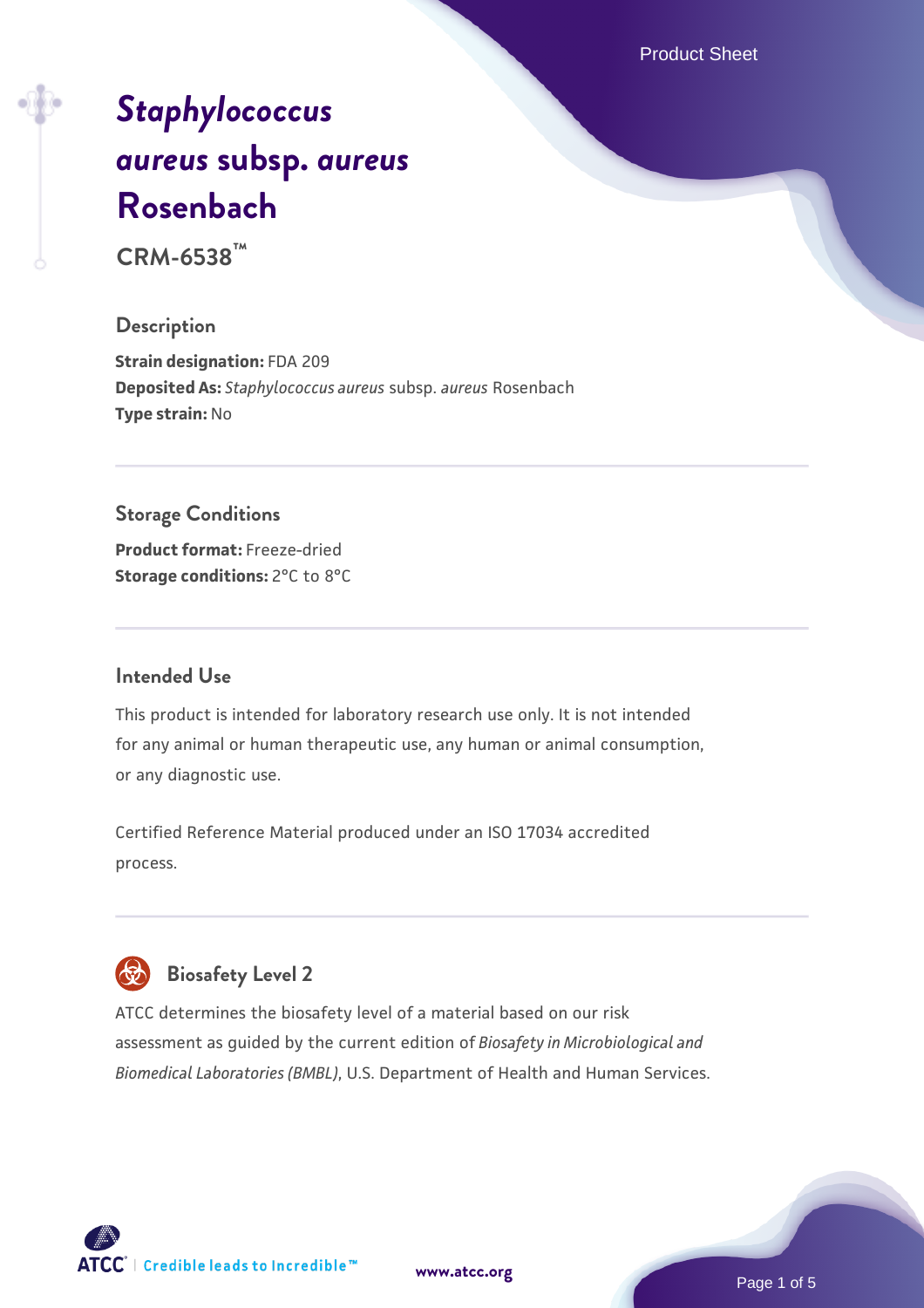## **[Staphylococcus aureus](https://www.atcc.org/products/crm-6538) [subsp.](https://www.atcc.org/products/crm-6538)** *[aureus](https://www.atcc.org/products/crm-6538)* [Rosenbach](https://www.atcc.org/products/crm-6538) Product Sheet **CRM-6538**

It is your responsibility to understand the hazards associated with the material per your organization's policies and procedures as well as any other applicable regulations as enforced by your local or national agencies.

ATCC highly recommends that appropriate personal protective equipment is always used when handling vials. For cultures that require storage in liquid nitrogen, it is important to note that some vials may leak when submersed in liquid nitrogen and will slowly fill with liquid nitrogen. Upon thawing, the conversion of the liquid nitrogen back to its gas phase may result in the vial exploding or blowing off its cap with dangerous force creating flying debris. Unless necessary, ATCC recommends that these cultures be stored in the vapor phase of liquid nitrogen rather than submersed in liquid nitrogen.

# **Certificate of Analysis**

For batch-specific test results, refer to the applicable certificate of analysis that can be found at www.atcc.org.

# **Growth Conditions**

**Medium:**  [ATCC Medium 18: Trypticase Soy Agar/Broth](https://www.atcc.org/-/media/product-assets/documents/microbial-media-formulations/1/8/atcc-medium-18.pdf?rev=832846e1425841f19fc70569848edae7) **Temperature:** 37°C **Atmosphere:** Aerobic

# **Handling Procedures**

1. Open vial according to enclosed instructions.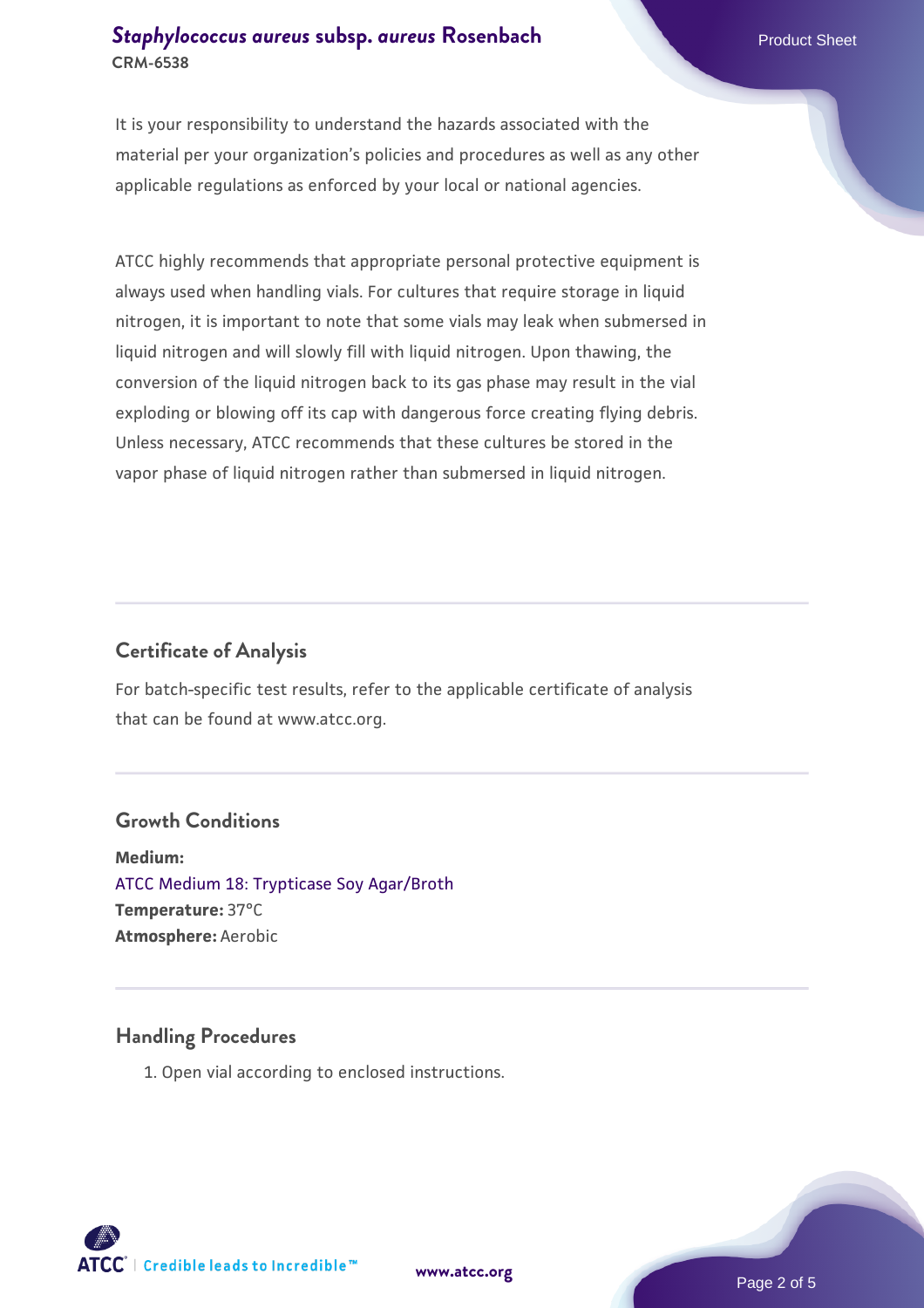# **[Staphylococcus aureus](https://www.atcc.org/products/crm-6538) [subsp.](https://www.atcc.org/products/crm-6538)** *[aureus](https://www.atcc.org/products/crm-6538)* [Rosenbach](https://www.atcc.org/products/crm-6538) Product Sheet **CRM-6538**

- 2. Using a single tube of #18 broth (5 to 6 mL), withdraw approximately 0.5 to 1.0 mL with a Pasteur or 1.0 mL pipette. Rehydrate the entire pellet.
- 3. Aseptically transfer this aliquot back into the broth tube. Mix well.
- 4. Using several drops of the suspension, inoculate a second tube of broth, a slant, and/or a plate.
- 5. Incubate all tubes and plate at 37°C for 24 hours.

#### **Notes**

Certificates of Analysis are available electronically at [www.atcc.org](http://www.atcc.org/), or by hardcopy upon request.

Additional information on this culture is available on the ATCC® web site at www.atcc.org.

# **Material Citation**

If use of this material results in a scientific publication, please cite the material in the following manner: *Staphylococcus aureus* subsp. *aureus* Rosenbach (ATCC CRM-6538)

#### **References**

References and other information relating to this material are available at www.atcc.org.

#### **Warranty**

The product is provided 'AS IS' and the viability of ATCC® products is warranted for 30 days from the date of shipment, provided that the customer has stored and handled the product according to the information

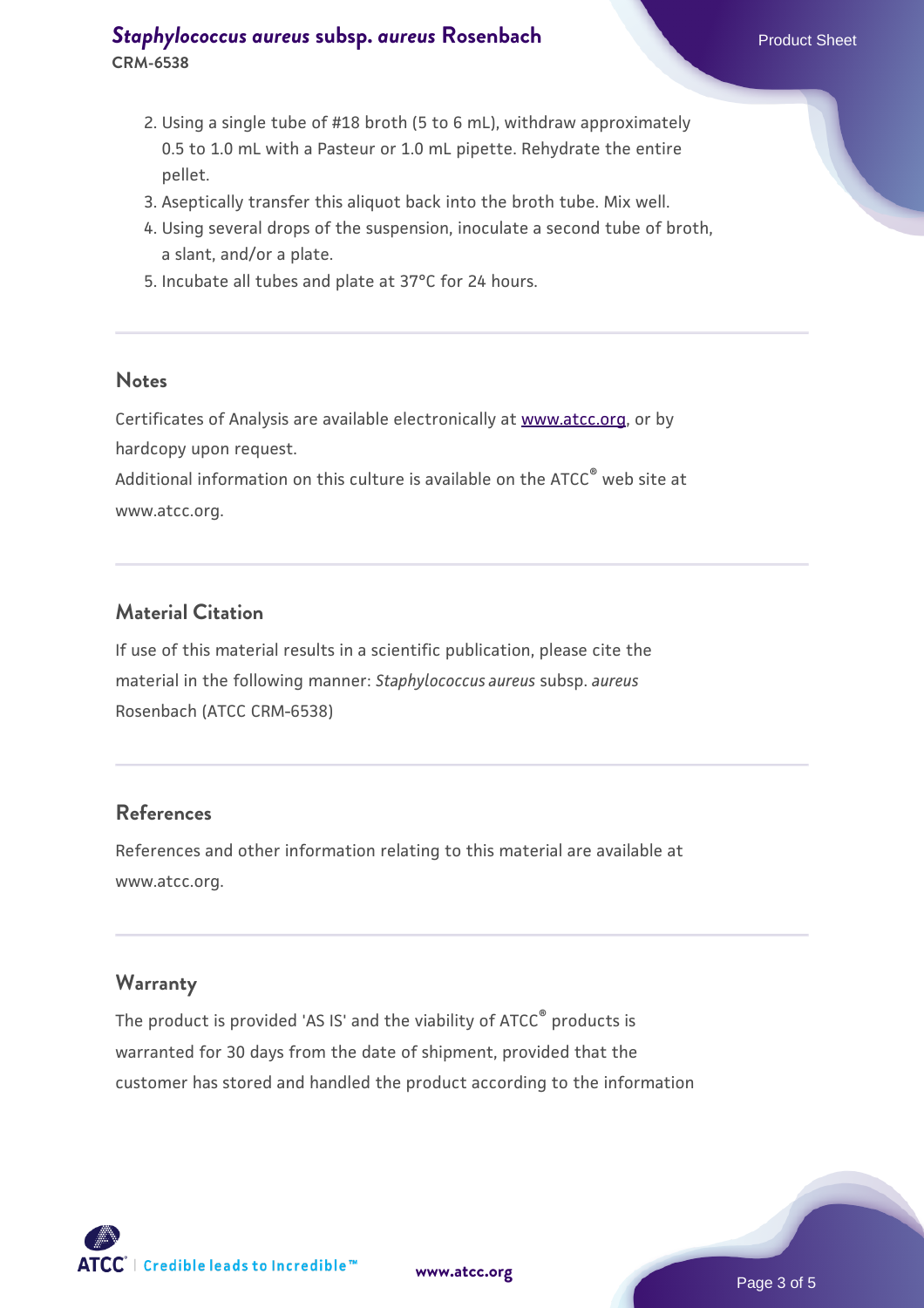## **[Staphylococcus aureus](https://www.atcc.org/products/crm-6538) [subsp.](https://www.atcc.org/products/crm-6538)** *[aureus](https://www.atcc.org/products/crm-6538)* [Rosenbach](https://www.atcc.org/products/crm-6538) Product Sheet **CRM-6538**

included on the product information sheet, website, and Certificate of Analysis. For living cultures, ATCC lists the media formulation and reagents that have been found to be effective for the product. While other unspecified media and reagents may also produce satisfactory results, a change in the ATCC and/or depositor-recommended protocols may affect the recovery, growth, and/or function of the product. If an alternative medium formulation or reagent is used, the ATCC warranty for viability is no longer valid. Except as expressly set forth herein, no other warranties of any kind are provided, express or implied, including, but not limited to, any implied warranties of merchantability, fitness for a particular purpose, manufacture according to cGMP standards, typicality, safety, accuracy, and/or noninfringement.

#### **Disclaimers**

This product is intended for laboratory research use only. It is not intended for any animal or human therapeutic use, any human or animal consumption, or any diagnostic use. Any proposed commercial use is prohibited without a license from ATCC.

While ATCC uses reasonable efforts to include accurate and up-to-date information on this product sheet, ATCC makes no warranties or representations as to its accuracy. Citations from scientific literature and patents are provided for informational purposes only. ATCC does not warrant that such information has been confirmed to be accurate or complete and the customer bears the sole responsibility of confirming the accuracy and completeness of any such information.

This product is sent on the condition that the customer is responsible for and assumes all risk and responsibility in connection with the receipt, handling, storage, disposal, and use of the ATCC product including without limitation taking all appropriate safety and handling precautions to minimize health or environmental risk. As a condition of receiving the material, the customer agrees that any activity undertaken with the ATCC product and any progeny or modifications will be conducted in compliance with all applicable laws,



**[www.atcc.org](http://www.atcc.org)**

Page 4 of 5